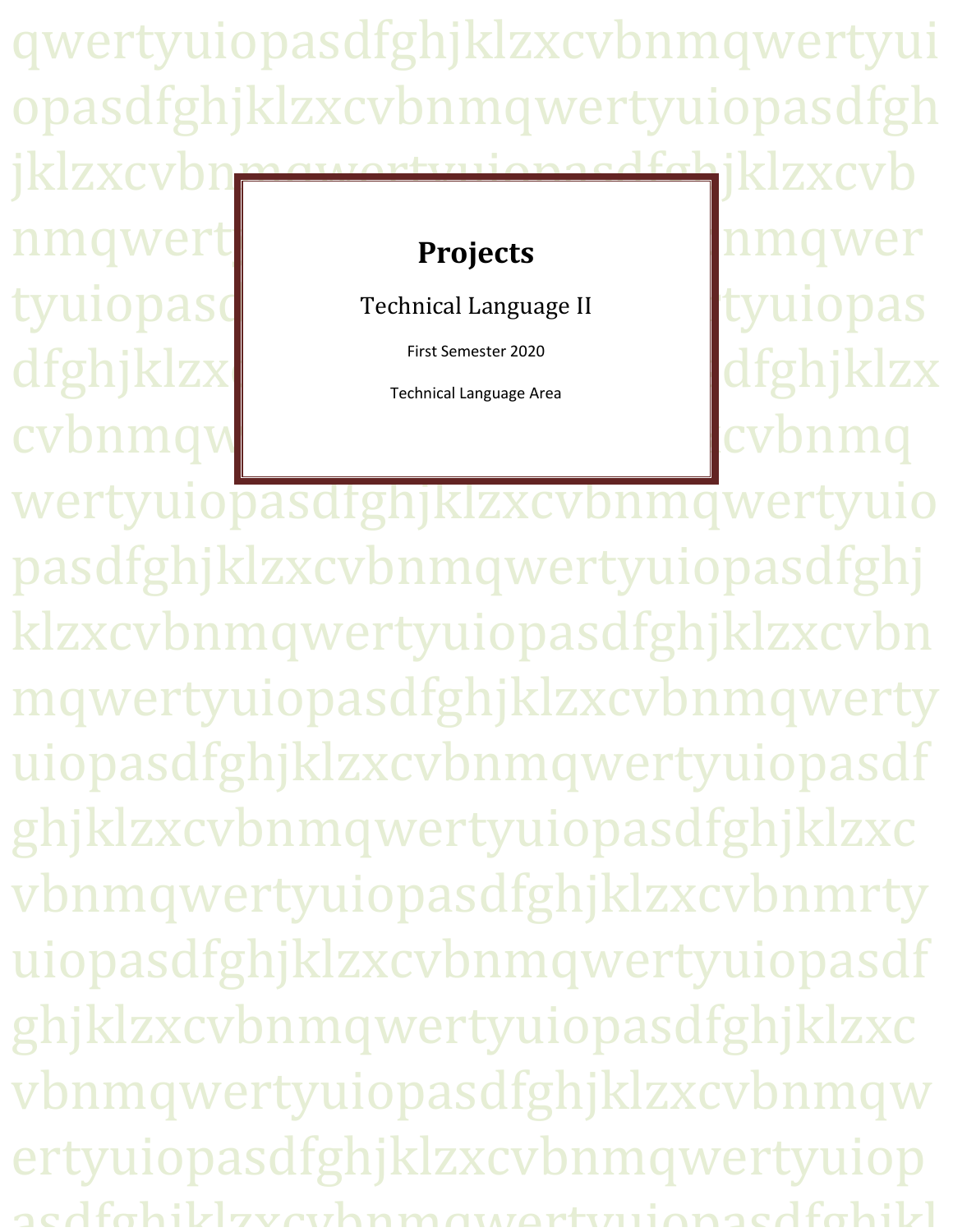# **General Instructions**

The projects will be done **individually** or in **pairs** at most.

The date to submit the report in digital version (Word and PDF) and oral presentation (a YouTube link with a video) is February 2nd until midnight (one day before the exam). The digital report and YouTube link will be sent to the following mail:

[ingles@ing.usac.edu.gt](mailto:ingles@ing.usac.edu.gt)

In the subject of the message of the mail students must include the following phrase: "Proficiency project, Technical English #", instead of the last symbol, place the number of course you are taking the exam about. In the body of the message place the names and ID's of all the member or members included in the project.

On the other hand, the written version of the report will be turned in during the exam (February 3rd) in a **letter size red folder** with fastener and a cover page identifying at least: name or names of the members, ID numbers (of the university), date, affiliation and the phrase "Proficiency project, Technical English #".

The following rubric must be included on the cover page:

| Presentation              | / 15 |
|---------------------------|------|
| Introduction              | / 15 |
| Objectives                | / 15 |
| State-of-the-art (Theory) | ′ 10 |
| Conclusions               | / 15 |
| Annexes                   | -5   |
| References                |      |
| <b>Oral Presentation</b>  | 25   |

You will choose ONLY ONE PROJECT according to your career (or the closest one) or your partner's career (in case you did it in pairs).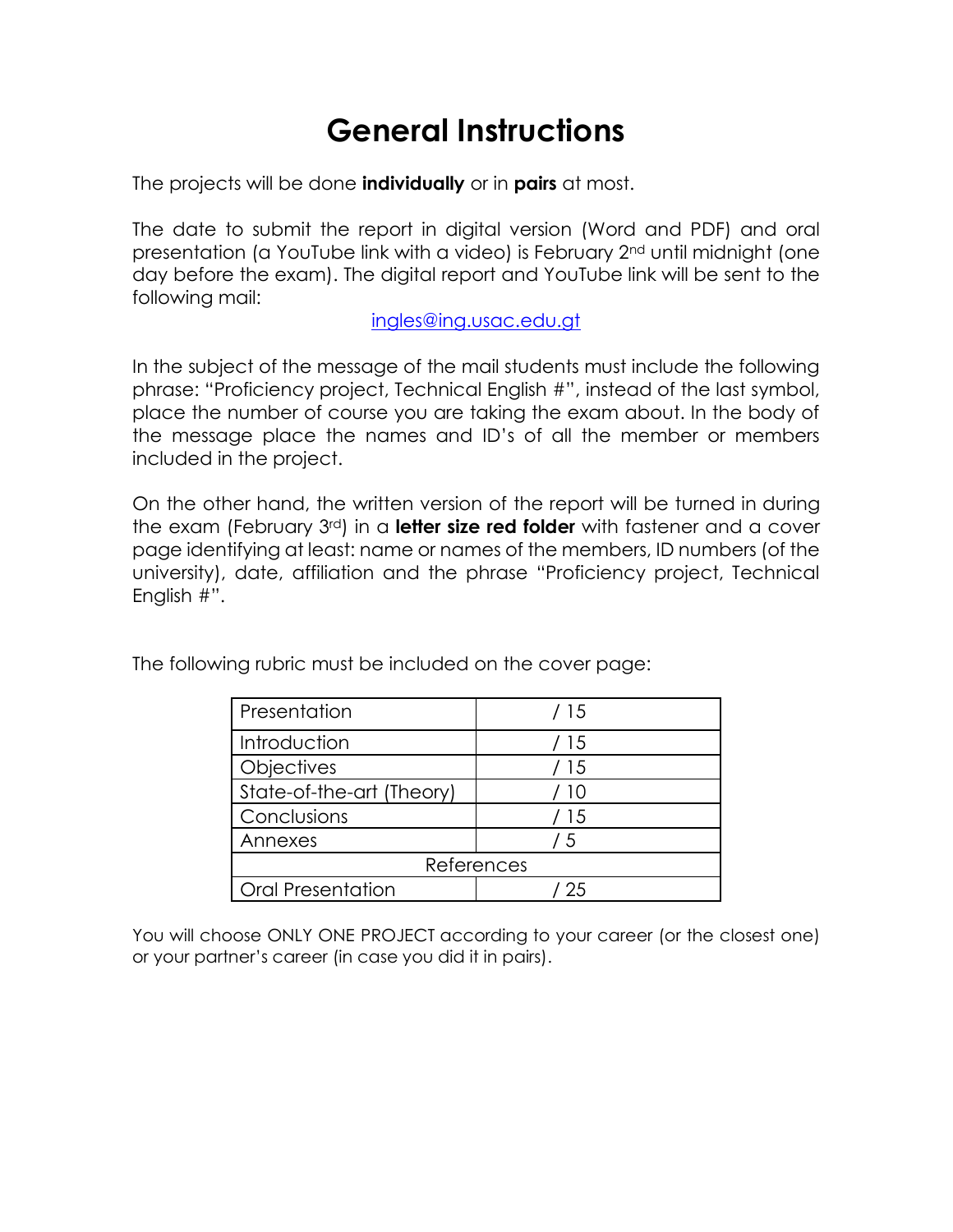# **Civil Engineering Soil Testing**

*Objective:* To learn and explain how to use a theodolite

Activity: To make a handbook of the theodolite usage.

#### *Description:*

- The students will choose a soil test that they will investigate to acknowledge the procedure, tools and purpose of it.
- They will present their investigation through a video presentation and a technical report.
- The students must prepare a written investigation with the following content:
	- Front Page
	- Index
	- Introduction
	- Objectives
	- **·** Investigation
	- Conclusions
	- Annexes (At least 10 word technical glossary)
	- References (Bibliography)

It is compulsory to present the written report and the handbook the day of the oral presentation. Remember that the handbook must contain the summary of the investigation.

#### **Procedure:**

 $\Box$  The students will propose which test they are going to investigate to the project.

 $\Box$  The students will visit libraries and web sites to find all the information about the test they chose.

 $\Box$  The students will write a report that includes:

- o Index,
- o Introduction,
- o Objectives,
- o Investigation
- Purpose of the test,
- Procedure to follow,
- Used tools.
- o Conclusions,
- o Annexes and link of the video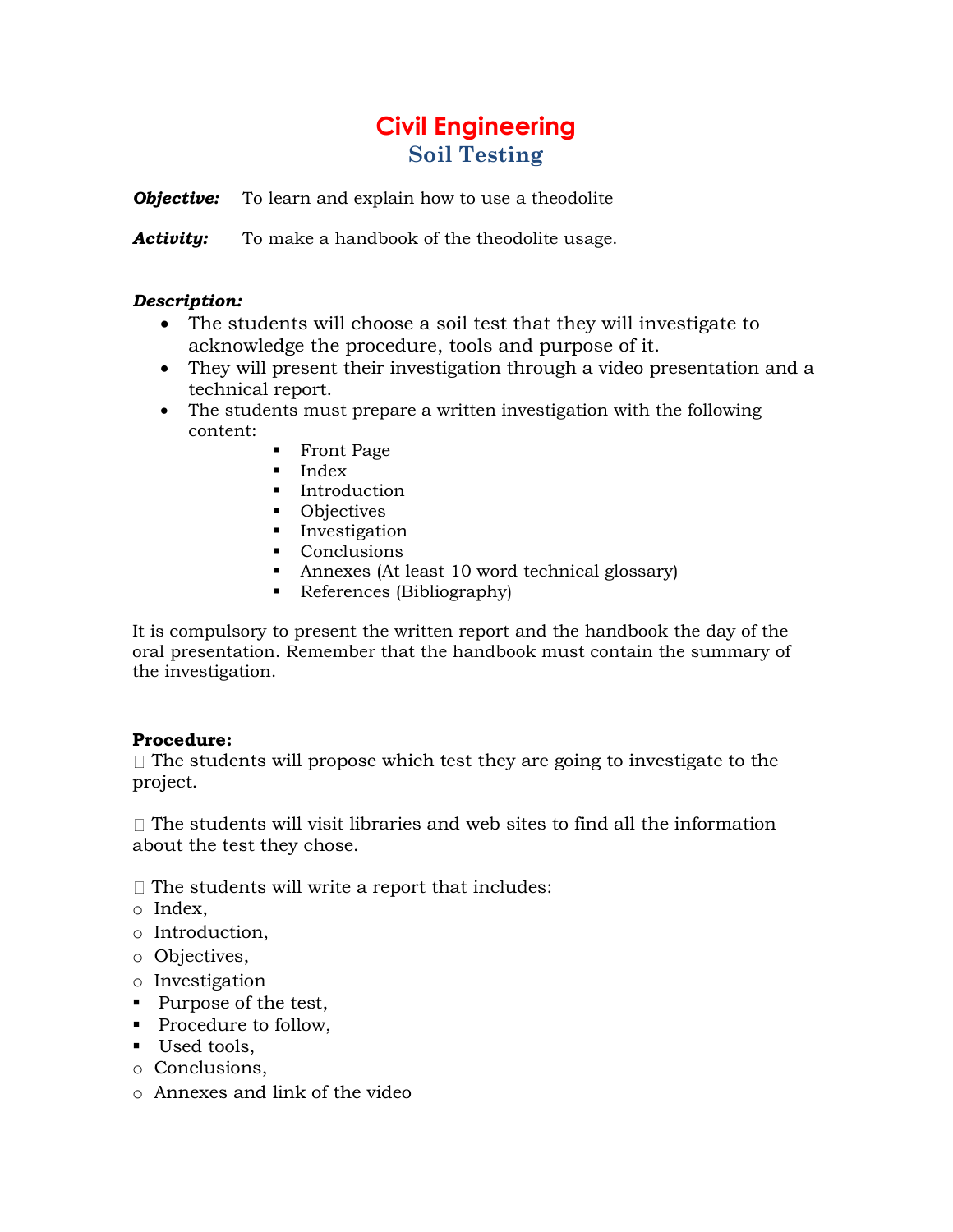o Bibliography.

 $\Box$  <br> They will upload a video to youtube, send the link at ingles<br>@ing.usac.edu.gt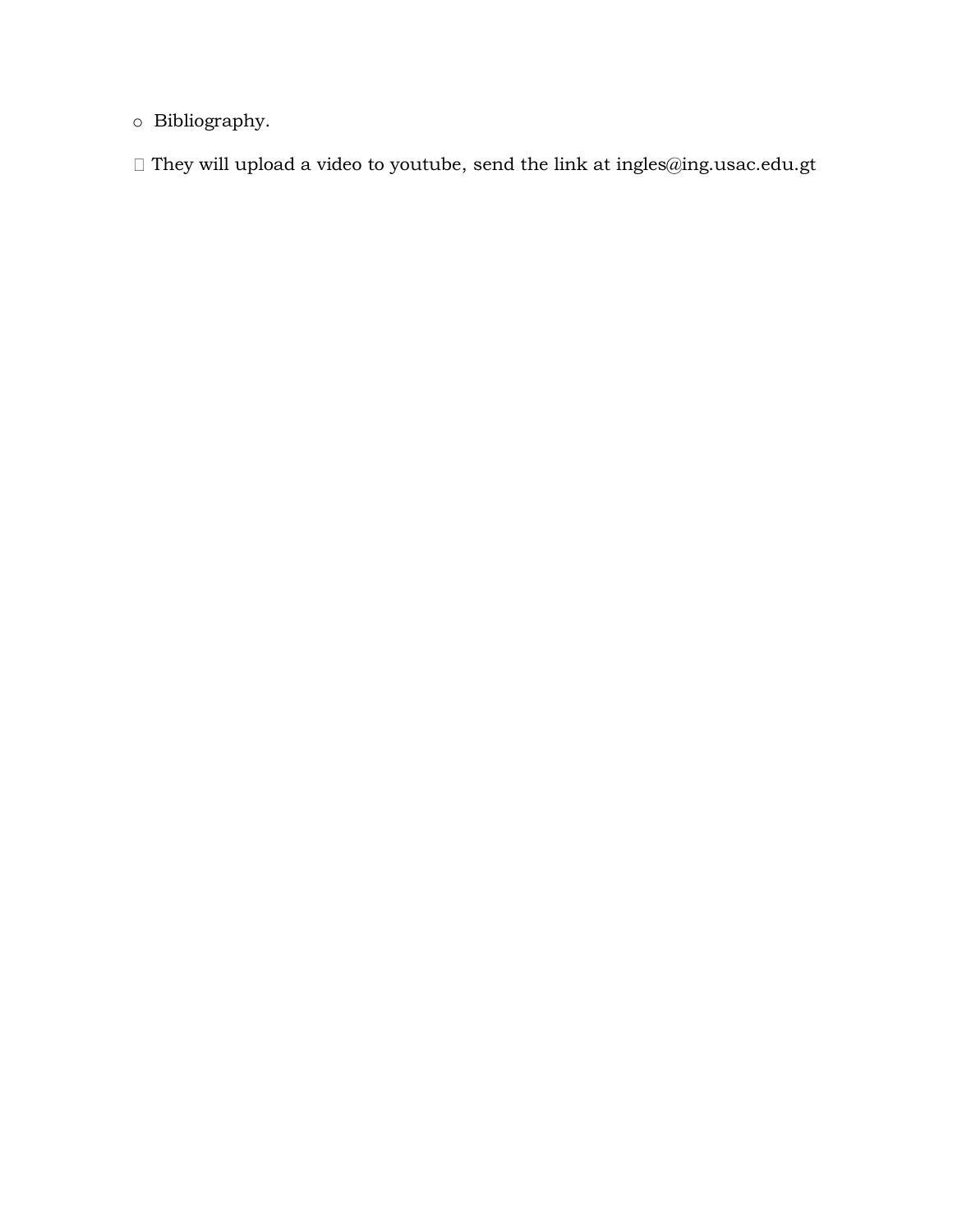# **Chemical / Environmental Engineering Mini-ecosystem**

**Objective:** To know the balance of an ecosystem and how to maintain it

*Activity:* To build a Mini Ecosystem with plants, bugs, etc.

- investigate how the plants make the photosynthesis
- The students will explain how chemistry is involved in the process.
- The students will construct a mini ecosystem and they will present a logbook with the daily observations of the ecosystem.
- The students will prepare an oral presentation of the investigation. This must be described clearly in English in no more than 5 minutes.
- Students must prepare a written investigation with the following content:
	- o Front Page
	- o Index
	- o Introduction
	- o Objectives
	- o Investigation
	- o Conclusions
	- o Annexes (At least 10 word glossary)
	- o References (Bibliography)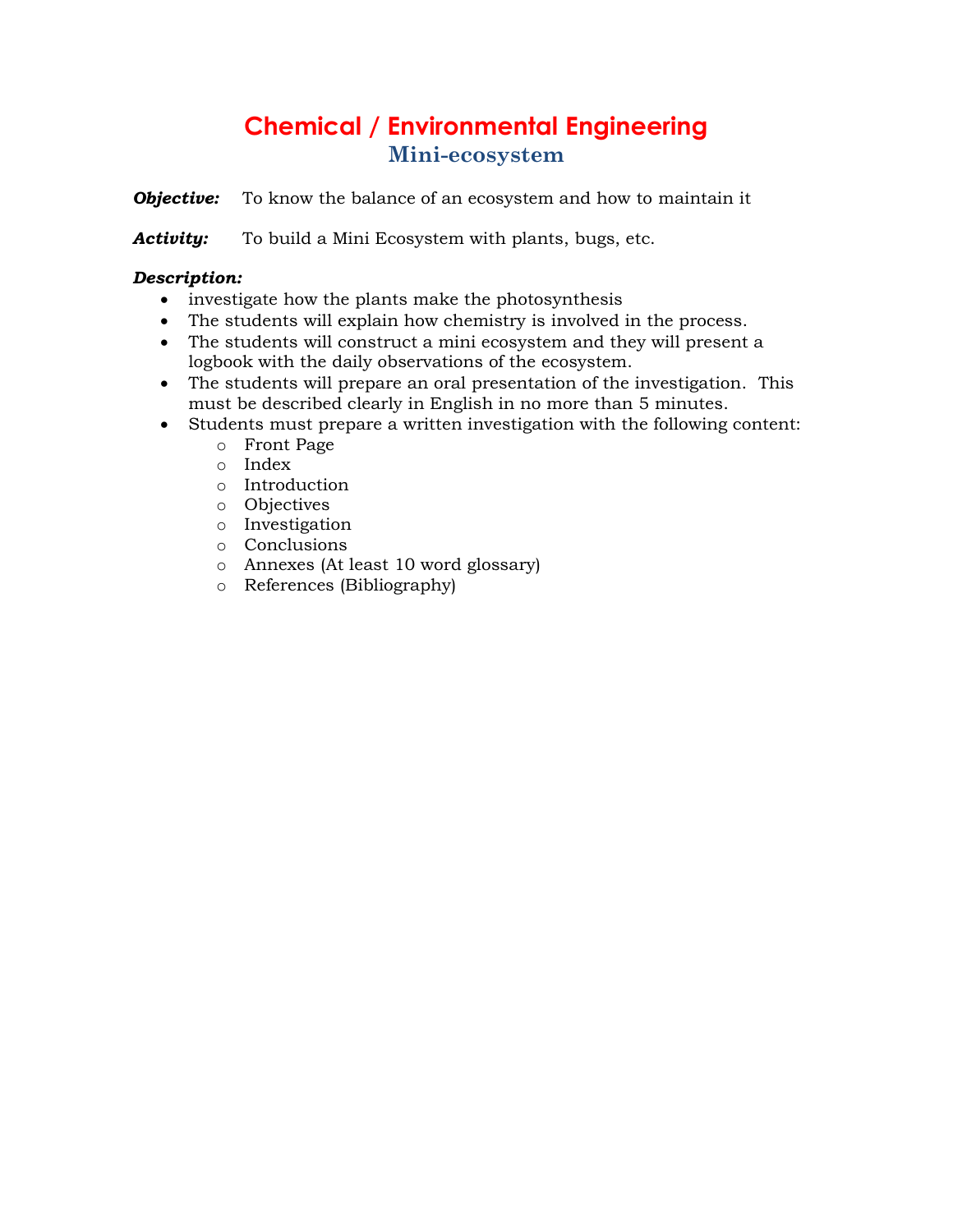### **Industrial Engineering Employees' Benefits in Guatemala**

*Objective:* To know the benefits that an employee has to have at any enterprise

*Activity:* To investigate all the benefits that an employer has to provide to the workers.

- The students will research the different benefits for employees in Guatemala (payments, health, etc).
- The students will prepare brochures with the information in English and Spanish about the benefits, and they will give the brochures to the students.
- They will prepare an oral presentation of the investigation. This must be described clearly in English in no more than 5 minutes.
- The students must prepare a written investigation with the following content:
	- o Front Page
	- o Index
	- o Introduction
	- o Objectives
	- o Investigation
	- o Conclusions
	- o Annexes (At least 10 word glossary)
	- o References (Bibliography)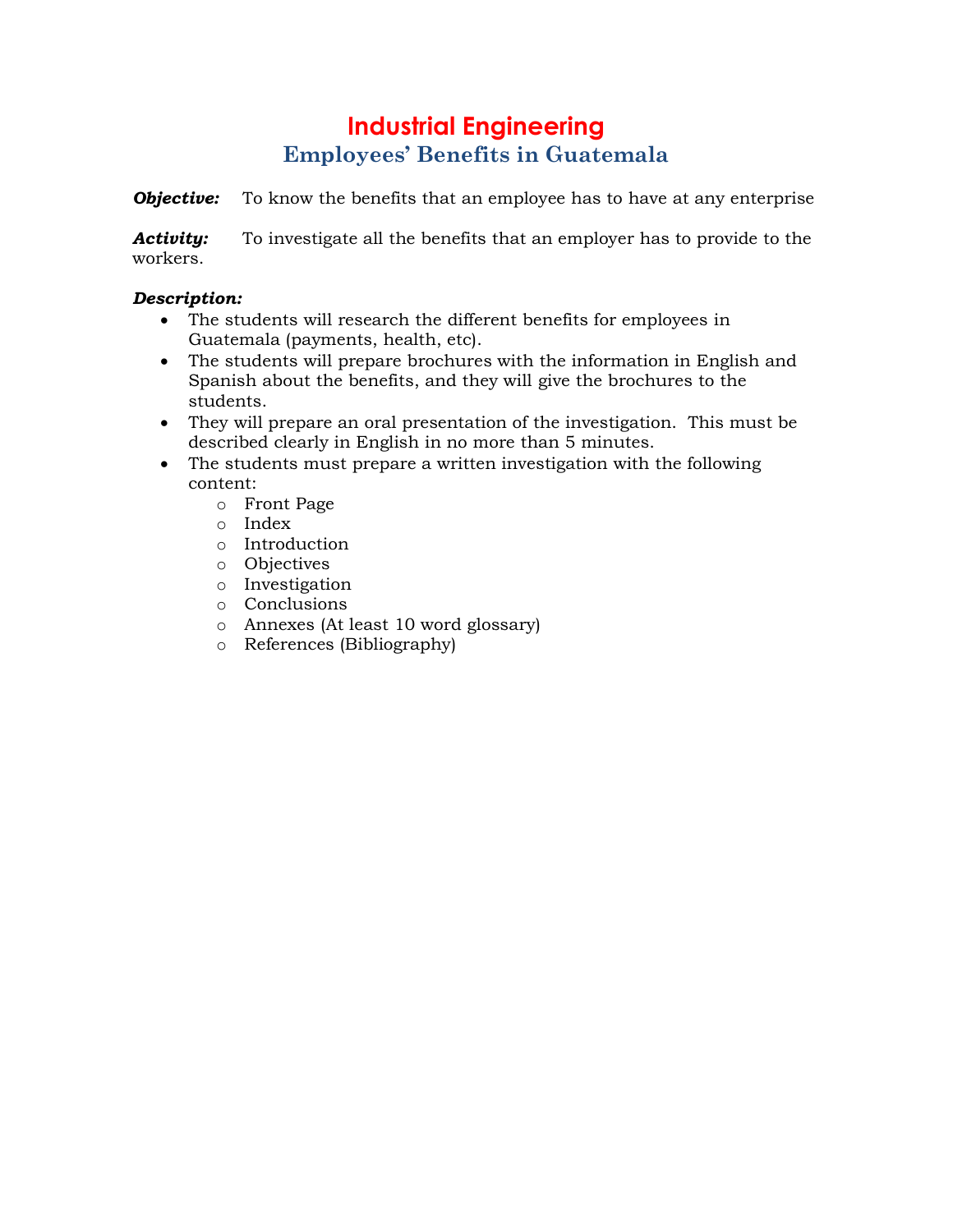# **Science and Systems Engineering LINUX**

*Objective:* To learn how to install and use LINUX.

**Activity:** To create a handbook and a tutorial for installing and using Linux.

- The students will research the principal characteristics of Linux
- The students will create a tutorial of installation of LINUX using a virtual machine.
- The students will explain the usage of Linux in an oral presentation .This must be described clearly in English in no more than 5 minutes.
- Students must prepare a written investigation with the following content:
	- o Front Page
	- o Index
	- o Introduction
	- o Objectives
	- o Investigation
	- o Conclusions
	- o Annexes (At least 10 word glossary)
	- o References (Bibliography)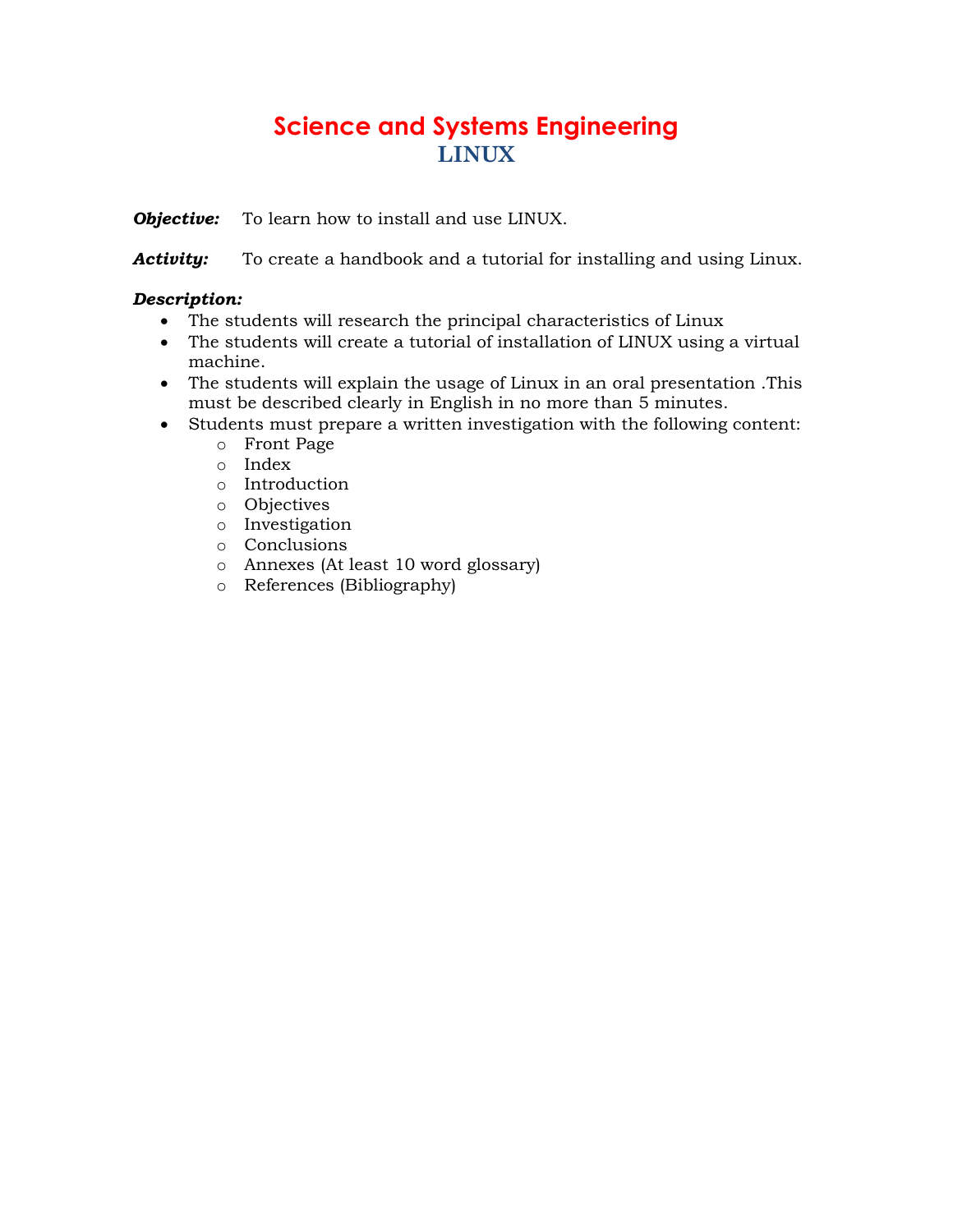# **Mechanical and Mechanical-Industrial Engineering Welding Applications**

- *Objective:* To acquire the basic knowledge of how welding processes are done and how they are use in industrial applications.
- **Activity:** To research the different types of welding

- The students will investigate the different types of welding and their applications in industries.
- The students will explain the required protection for welding and how to weld.
- The students will prepare a video tutorial explaining the usage of al list one welding device and its applications in industries. This must be described clearly in English in no more than 5 minutes.
- Students must prepare a written investigation with the following content:
	- o Front Page
	- o Index
	- o Introduction
	- o Objectives
	- o Investigation
	- o Conclusions
	- o Annexes (At least 10 word glossary)
	- o References (Bibliography)